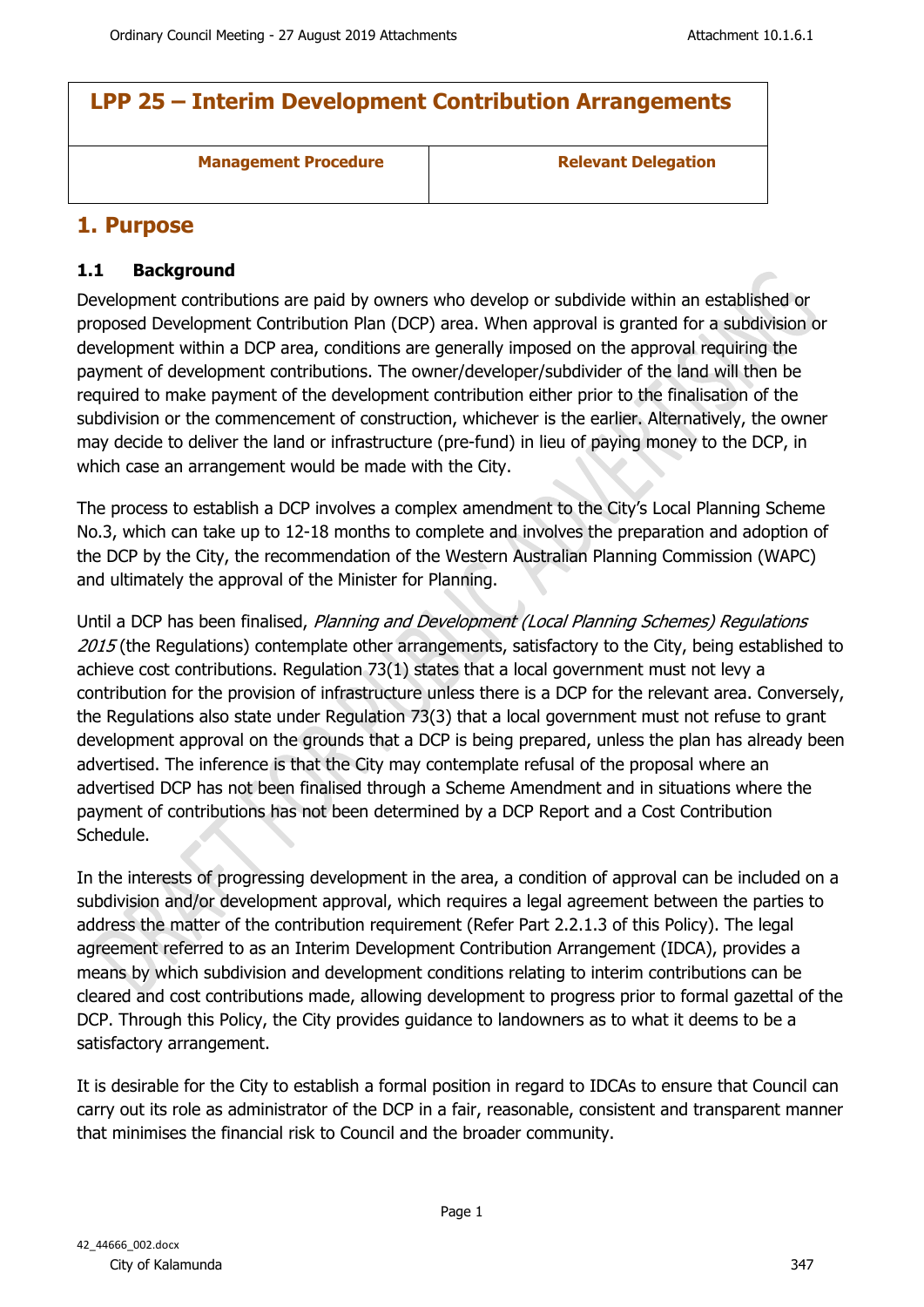This Policy has been prepared to provide a concise and documented procedure for the establishment of IDCAs within the City of Kalamunda (**the City**).

### **1.2 Application of the Policy**

This Policy applies to all development located within a proposed Development Contribution Area (DCA) in the City of Kalamunda.

## **1.3 Statutory Authority / Legal Status**

This Policy has been prepared under and in accordance with the deemed scheme provision in Schedule 2 of the *Planning and Development (Local Planning Scheme) Regulations 2015* (the Regulations).

1.3.1 Relationship to Local Planning Scheme No.3

This Policy is a local planning policy prepared, and to be read, with regard to the general provisions and objectives of Local Planning Scheme No.3 (**the Scheme**). The Policy is intended to augment and to be read in conjunction with the provisions of the Scheme relating to DCAs.

1.3.2 Relationship to other state planning/ development control policies

This Policy has due regard to and should be read in conjunction with State Planning Policies, in particular State Planning Policy 3.6 – Development Contributions for Infrastructure.

1.3.3 Relationship to other local planning policies

This Policy is intended to be read in conjunction with other applicable City of Kalamunda Local Planning Policies; of particular relevance to this Policy is Local Planning Policy No.66 – Development Contribution Area.

# **2. Policy Statement**

## **2.1 Policy objectives**

The objectives of this Policy are to:

- *a) clearly outline the City's expectation in regard to satisfactory arrangements being established for contributions prior to formal gazettal of a DCA;*
- *b) identify the City's position with regard to interim development contribution arrangements prior to the formal gazettal of a DCA;*
- *c) identify the City's position with regard to the provision of infrastructure and land prior to the finalisation of a DCA and the potential for development contribution offsets accordingly; and*
- *d) ensure that developers acknowledge the risks of entering into interim development contribution arrangements prior to finalisation of a DCA.*

## **2.2 Specific Policy Requirements for Interim Development Contribution Agreements**

- 2.2.1 Subdivision and Development Approvals
- 2.2.1.1 In considering subdivision applications for land within a draft DCA, where recommencing approval of a subdivision application to the Western Australian Planning Commission (WAPC), the City will recommend Model Condition No. AD5 (as amended)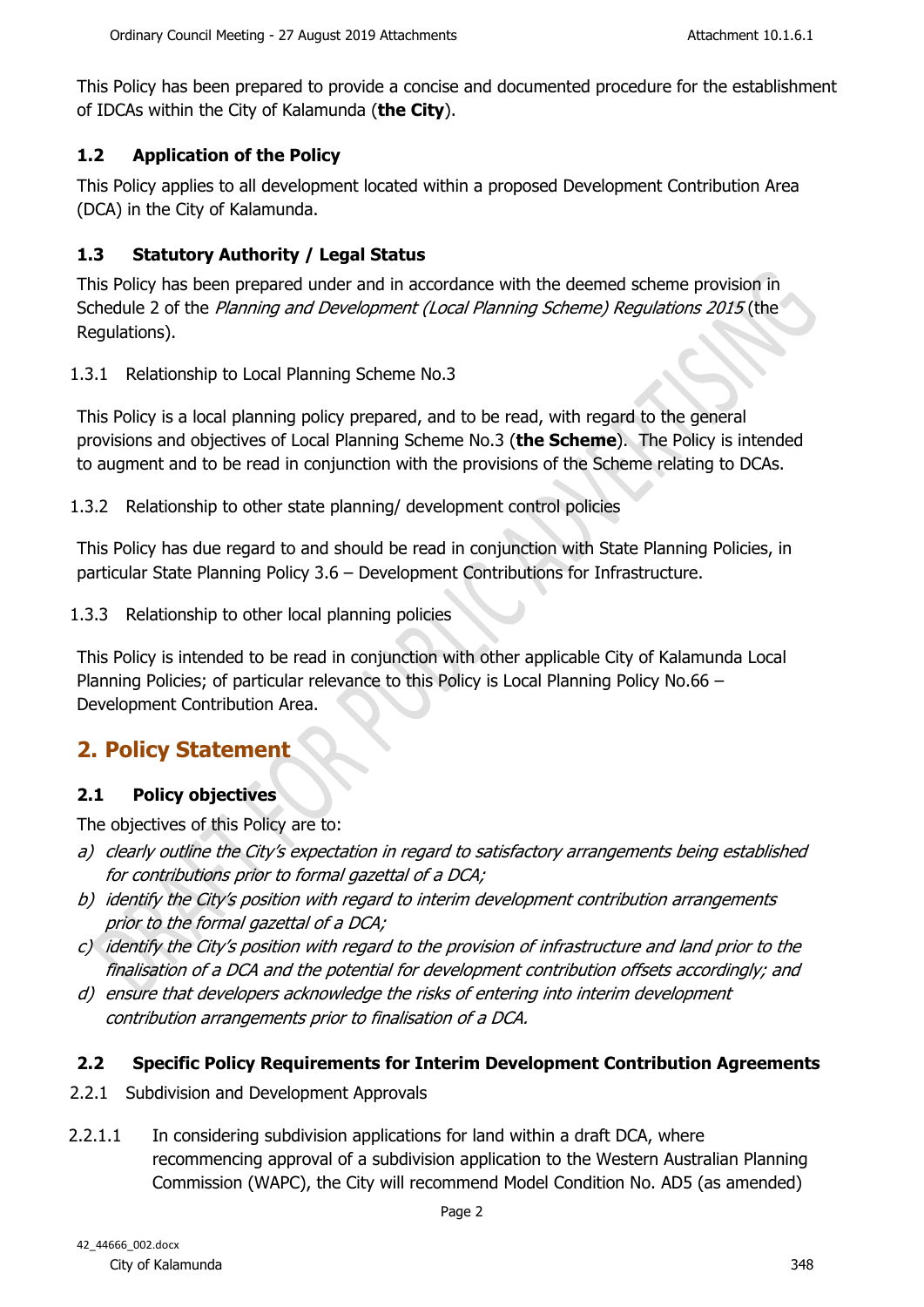which requires satisfactory arrangements being entered into with the City for the provision of an IDCA. The City will also generally recommend to the WAPC an advice note be included on the approval stating that the IDCA will be made pursuant to the provisions of the Regulations Scheme and those of this Policy.

- 2.2.1.2 In considering development applications for land within a draft DCA, in approving an application, the City will generally impose a condition of approval requiring satisfactory arrangements being entered into with the City for the provision of an IDCA. The City will also generally provide an advice note with the approval, stating that the IDCA will be made pursuant to the provisions of the Regulations and those of this Policy.
- 2.2.1.3 The recommended condition and associated advice note are noted below:

## **Recommended Condition – Development Approval**

*Prior to [INSERT TIMING] the landowner/applicant is to enter into a legally binding agreement with the City of Kalamunda to contribute towards the costs of providing the common service and community infrastructure as identified in Scheme Amendment No. [INSERT NUMBER] to the City of Kalamunda Local Planning Scheme No. 3.*

#### **Recommended Condition – Subdivision Approval**

*Arrangements being made with the City of Kalamunda to the satisfaction of the Western Australian Planning Commission for the landowner/applicant to contribute towards the cost of providing community and/or common infrastructure as established through amendment [INSERT NUMBER] (when gazetted) to the City's Local Planning Scheme No. 3. (Local Government).* 

### **Recommended Advice Note**

*In regards to condition no. (INSERT NUMBER) reference is made to the City of Kalamunda Local Planning Policy PDEV 25 (Interim Developer Contributions) which provides guidance regarding the City's expectations in regard to interim development contribution arrangements.* 

## **2.3 Information Required to Seek Clearance of Conditions**

- 2.3.1 In applying for City clearance of conditions of subdivision and/or development a landowner and/or applicant is required to:
	- 1. Engage the City's legal representatives, or another appropriate legal representative, to prepare the requisite legal documentation (IDCA); and
	- 2. Seek the City's endorsement of the requisite legal documentation.
- 2.3.2 The legal documentation will consist of a legal agreement between the landowner and the City.

## **2.4 Required Content of Legal Agreement**

- 2.4.1 To comply with a condition requiring an IDCA, the City will require the legal agreement to address the following matters:
	- 1. The payment of an interim development contribution amount to Council based on the latest available estimated cost contribution rate.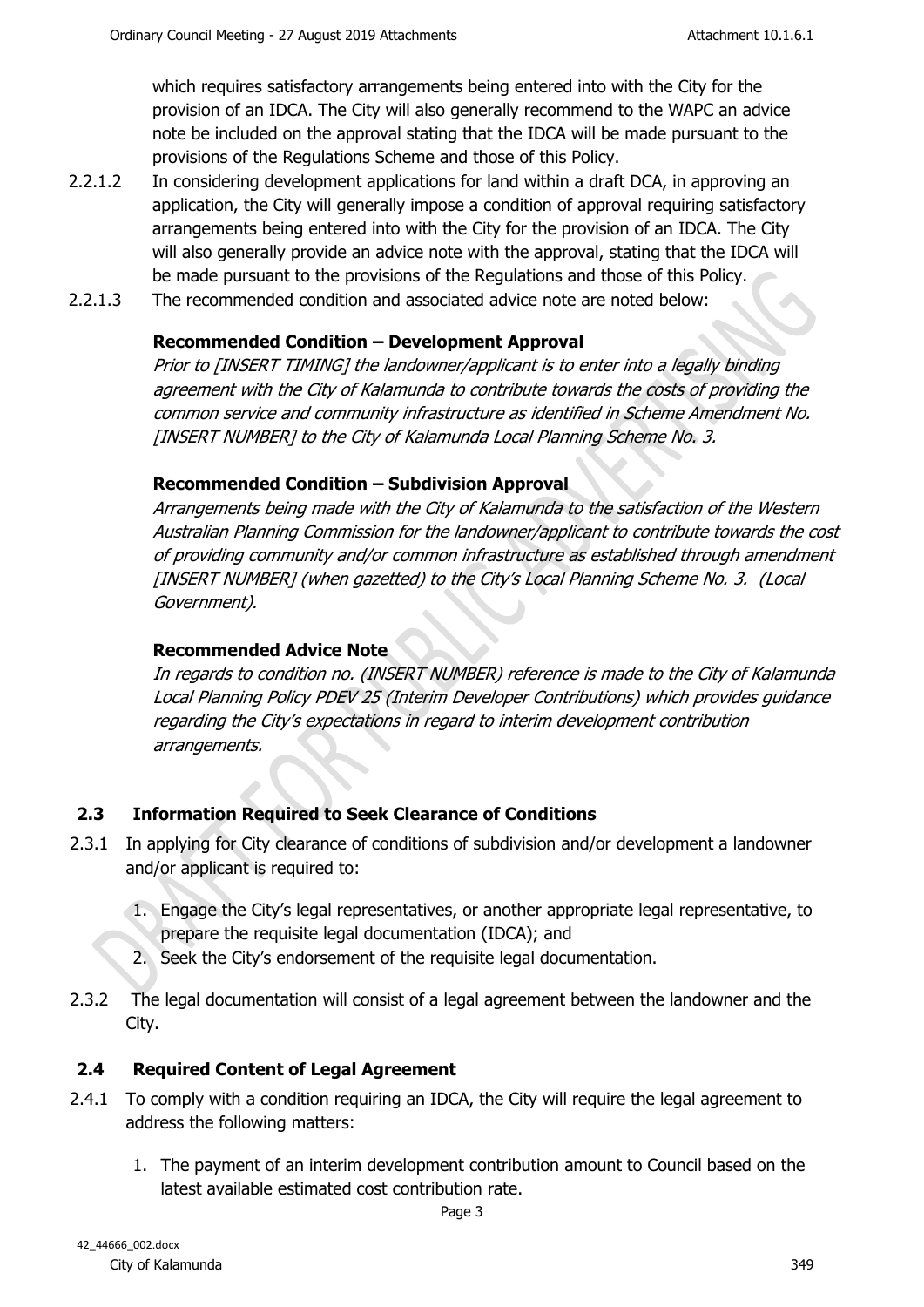- 2. The provision of security in addition to cost contributions to the value of 50 percent of the estimated cost contribution (or other amount to be agreed between the City and the applicant having regard for the risk of cost escalation within the subject draft DCP), netting all stages of subdivision or development which are the subject of that approval.
- 3. The security required in accordance with Clause 2 shall be in the form of:
	- i. A cash payment;
	- ii. Bank guarantee;
	- iii. Charge and caveat over a portion of land having a value equal to or greater than the value of required security; or
	- iv. Another form of security to be agreed between the City and the applicant.

#### **2.5 Estimated Cost Contribution**

- 2.5.1 The latest available estimated cost contribution rate will be the latest rate adopted by Council for the purposes of calculating interim development contributions.
- 2.5.2 The City may take into consideration situations where developers have provided infrastructure and/or land, proposed to be included within the DCA, as part of their development as off-sets against the estimated contribution rate.
- 2.5.2.1 Only cost items that have been constructed or provided for within a specified stage of subdivision and/or development will be acknowledged as an offset against contribution rates. Future offsets that have not been constructed or provided for within the specified stage or previous stages will not be acknowledged as an offset. However, should a cost item acknowledged as an offset against estimated contribution rates exceed the liability of the specified stage, the over provision may be used in subsequent stages as an offset against estimated contribution rates.
- 2.5.3 In determining the value of any offsets, the City may have regard to the latest infrastructure/land infrastructure costs and land values adopted by Council or may determine rates derived from a combination of rates adopted by Council and supplied by the subdivider.
- 2.5.3.1 Developers are to acknowledge that offsets are based on infrastructure and land envisaged to be included within the finalised DCA. The inclusion or exclusion of infrastructure, land and other cost items cannot be guaranteed by the City as final approval for a DCA is subject to the relevant statutory process. In this regard, the value of infrastructure and/or land provided as an offset against an IDCA payment may need to be paid to the City upon finalisation of the DCA should the infrastructure or item not be subsequently included within the finalised DCA.

## **2.6 Payment of Cost Contribution**

- 2.6.1 The landowner, with the agreement of the City, is to pay the landowner's cost contribution by:
	- 1. Cheque or cash;
	- 2. Transferring to the City land in satisfaction of the estimated cost contribution;
	- 3. The provision of physical infrastructure;
	- 4. Some other method acceptable to the local government; or

Page 4